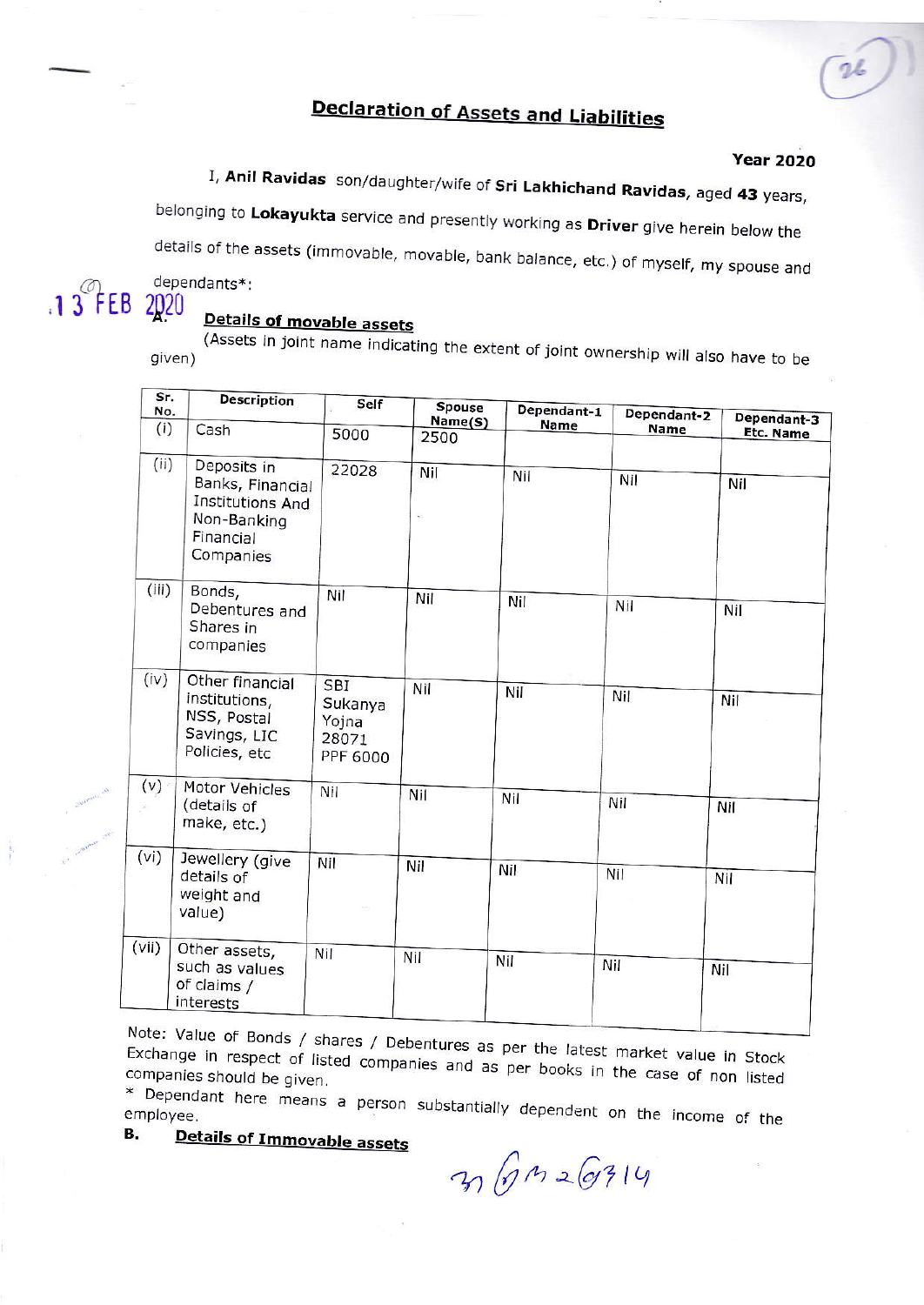|               | [Note: Properties in joint ownership indicating the extent of joint ownership will<br>also have to be indicated] |                |                   |                                |                           |                          |
|---------------|------------------------------------------------------------------------------------------------------------------|----------------|-------------------|--------------------------------|---------------------------|--------------------------|
| Sr.<br>No.    | <b>Description</b>                                                                                               | Self           | Spouse<br>Name(S) | Depen<br>dant-1<br><b>Name</b> | Dependant-<br><b>Name</b> | Dependant-3<br>Etc. Name |
| $\mathcal{L}$ | $A = -1$                                                                                                         | <b>B</b> 1 1 1 | 1.1.1             | $-111$                         | $  -$                     |                          |

|       |                                                                                                                                                             |                                                               |                                                                  | name | Name |     |
|-------|-------------------------------------------------------------------------------------------------------------------------------------------------------------|---------------------------------------------------------------|------------------------------------------------------------------|------|------|-----|
| (i)   | Agricultural Land<br>- Location(s)<br>- Survey number(s)<br>- Extent (Total<br>measurement)<br>-Current market value                                        | Nil                                                           | Nil                                                              | Nil  | Nil  | Nil |
| (ii)  | Non-Agricultural Land<br>- Location(s)<br>- Survey number(s)<br>- Extent (Total<br>measurement)<br>-Current market value                                    | Nil                                                           | Nil                                                              | Nil  | Nil  | Nil |
| (iii) | <b>Buildings (Commercial</b><br>and residential)<br>Location(s)<br>- Survey /door<br>number(s)<br>- Extent (Total<br>measurement)<br>- Current market value | Land<br>at<br>Chainpura<br>,Dariyapu<br>r 2 Katha<br>500000/- | Building At<br>Chainpura,<br>Dariyapur,<br>1/ <sub>2</sub> Katha | Nil  | Nil  | Nil |
| (iv)  | Houses / Apartments,<br>etc.<br>- Location(s)<br>- Survey /door<br>number(s)<br>- Extent (Total<br>measurement)<br>- Current market value                   | Nil                                                           | Nil                                                              | Nil  | Nil  | Nil |
| (v)   | Others (such as<br>interest in property)                                                                                                                    | Nil                                                           | Nil                                                              | Nil  | Nil  | Nil |

 $(2)$  I give herein below the details of my liabilities / overdues to public financial institutions and government dues:-

[Note : Please give separate details for each item)

| Sr.<br>No. | <b>Description</b>                                                                            | Name & address of Bank /<br>Financial Institutions(s) /<br>Department (s) | Amount outstanding as<br>on 05-02-2020<br>233823 |  |
|------------|-----------------------------------------------------------------------------------------------|---------------------------------------------------------------------------|--------------------------------------------------|--|
| (a)        | (i) Loans from Banks                                                                          | 350000/-                                                                  |                                                  |  |
|            | (ii) Loans from financial<br>institutions                                                     |                                                                           |                                                  |  |
|            | (iii) Government Dues:<br>(a) dues to departments<br>dealing with government<br>accommodation | Nil                                                                       | Nil                                              |  |
|            | (b) dues to departments<br>dealing with supply of<br>water                                    | Nil                                                                       | Nil                                              |  |
|            | (c) dues to departments<br>dealing with supply of<br>electricity                              | Nil                                                                       | Nil                                              |  |
|            | (d) dues to departments<br>dealing with telephones                                            | Nil                                                                       | Nil                                              |  |

 $31$  An 2 (9314